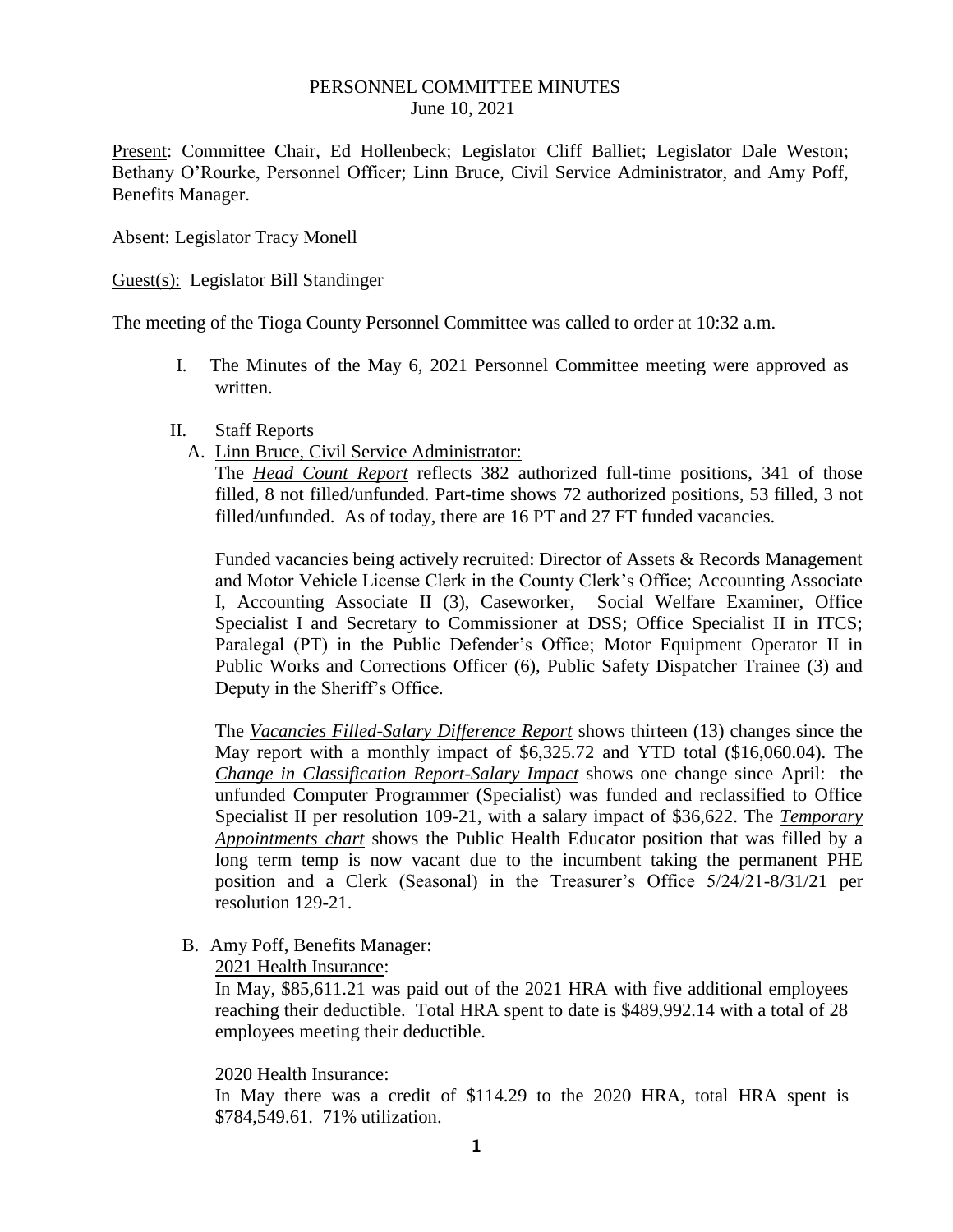C. Bethany O'Rourke, Personnel Officer

Budget Tracking Report:

 The budget tracking report for May 2021 was distributed for review. We have collected just \$585.00 (13.5%) of our projected revenue and spent 37.8% of our appropriations. Bethany noted that our projected revenue is down due to lack of applicants for exams.

## III. Old Business:

CSEA Negotiations:

Negotiations got started on May 19<sup>th</sup>. Ed was the Legislative representative. We exchanged initial proposals and will continue to exchange. Next meeting scheduled for June  $17<sup>th</sup>$ .

TCLEA Negotiations: Negotiations were scheduled to begin end of May and early June. Their negotiator contacted us and cancelled.

- IV. New Business: None
- V. Resolutions:
	- Authorize Creation of Additional Part-time Assistant Public Defender: Due to caseload, the Public Defender has a need to create an additional part-time Assistant Public Defender. Funding is available from the Indigent Legal Service Grant. This resolution authorizes the creation of an additional part-time Assistant Public Defender position, who will work no more than 35 hours biweekly, effective July 6, 2021 at the 2021 annual salary of \$35,000. Public Defender's part-time headcount shall increase from 5 to 6.
	- Authorize Creation and Filling of a Full-time Clinical Social Worker Position (Mental Hygiene): Due to needs within the Owego Apalachin Central School District, the Director of Community Services has demonstrated a necessity of creating an additional full-time Senior Clinical Social Worker (School/Community Based). This resolution creates one full-time Senior Clinical Social Worker (School/Community Based) position (\$60,908 – CSEA SG XVII) effective June 16, 2021. Mental Hygiene's full-time headcount shall increase from 33 to 34.
	- Authorize Appointment of Director of Employment and Transitional Support: Due to retirement, the position of Director of Employment and Transitional Support became vacant as of June 9, 2021. This resolution authorizes the Commissioner of Social Services to provisionally promote Julie Whipple as Director of Employment and Transitional Support at an annual salary of \$69,602 effective June 21, 2021pending successful completion of all civil service examination requirements.
	- Authorize to Appoint Part-time Paralegal (Public Defender's Office): Due to a resignation, a part-time Paralegal position has been vacant in the Public Defender's